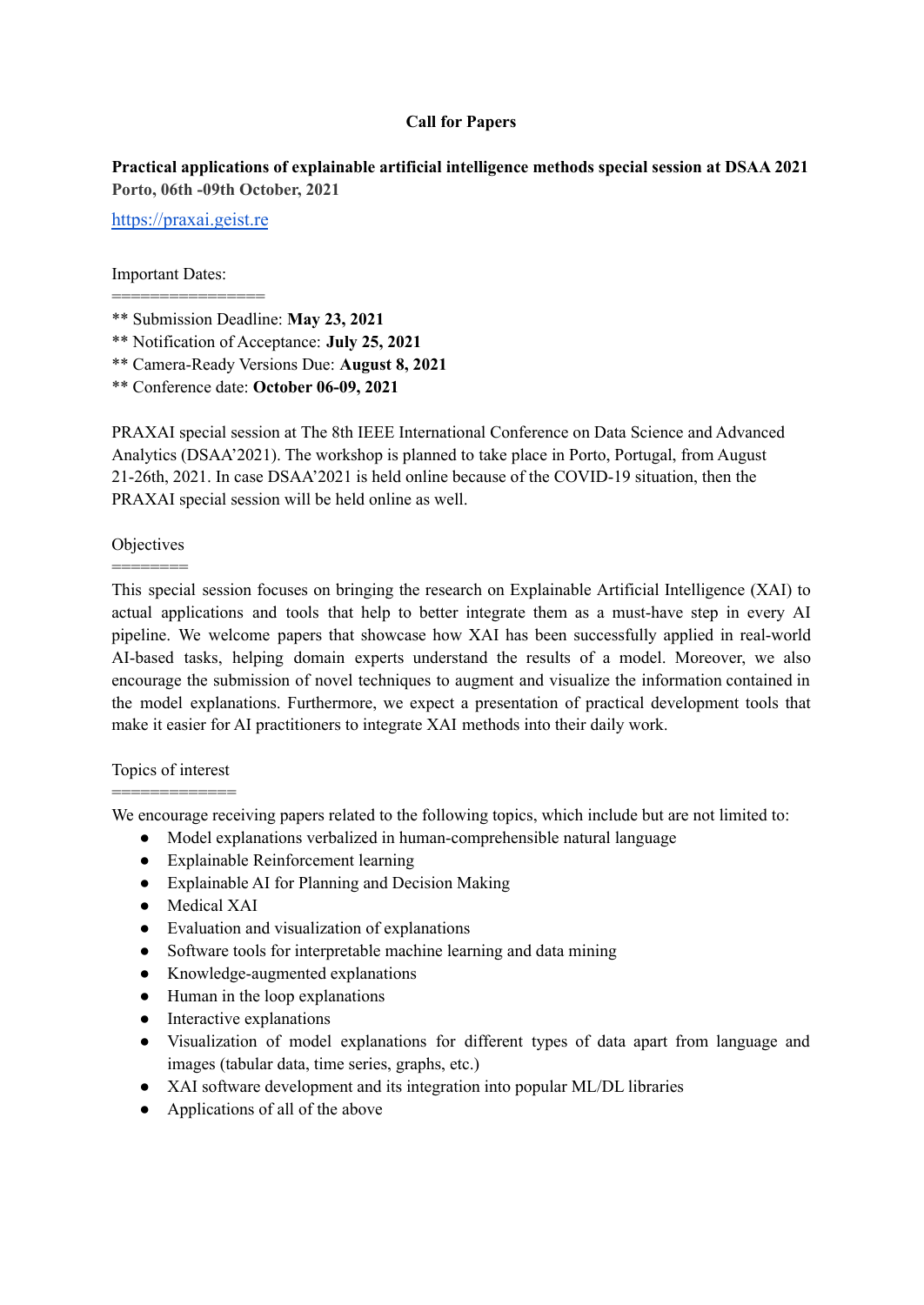Submission =========

Papers (maximum of ten (10) pages) can be submitted through CMT: <https://cmt3.research.microsoft.com/DSAA2021>

Submissions to this special session strictly follow the same specifications, requirements, and policies as the main conference submissions in terms of the paper submission deadline, notification deadline, paper formatting and length, and important policies.

Papers must be submitted in PDF according to the standard 2-column U.S. letter style IEEE Conference template. See the IEEE Proceedings Author Guidelines: <https://www.ieee.org/conferences/publishing/templates.html> for further information and instructions. Submissions failing to comply with paper formatting and authors anonymity will be rejected without reviews.

### Organising committee ================

*Victor Rodriguez-Fernandez [<victor.rfernandez@upm.es](mailto:victor.rfernandez@upm.es)> Universidad Politécnica de Madrid, Spain Szymon Bobek <[szymon.bobek@uj.edu.pl>](mailto:szymon.bobek@uj.edu.pl) Jagiellonian University, Poland David Camacho <[david.camacho@upm.es>](mailto:david.camacho@upm.es) Universidad Politécnica de Madrid, Spain Grzegorz J. Nalepa, <[Grzegorz.J.Nalepa@uj.edu.pl](mailto:Grzegorz.J.Nalepa@uj.edu.pl)> Jagiellonian University, Poland*

For any enquiries regarding the programme, please contact: *[szymon.bobek@uj.edu.pl](mailto:szymon.bobek@uj.edu.pl)* For all general enquiries, please contact: *[victor.rfernandez@upm.es](mailto:victor.rfernandez@upm.es)*

### Program committee (tentative) ============================

Javier del Ser, Tecnalia, Spain Eneko Osaba, Tecnalia, Spain Ricardo Aler, Universidad Carlos III de Madrid, Spain Benslimane Djamal, Lyon 1 University, France Boyan Xu, Guangdong University of Technology, China Juan Pavón, Universidad Complutense de Madrid Héctor Menéndez, Middlesex University London, UK Gema Bello, Universidad Politécnica de Madrid, Spain Angel Panizo, Universidad Politécnica de Madrid, Spain Alejandro Martín, Universidad Politécnica de Madrid, Spain Javier Huertas, Universidad Politécnica de Madrid, Spain Cristian Ramirez, Universidad Politécnica de Madrid, Spain Martin Atzmueller, Universitat Osnabruck, Germany Kacper Sokol, University of Bristol, UK Sławomir Nowaczyk, Halmstad University, Sweden Jerzy Stefanowski, Poznan University of Technology, Poland Jose Palma, University of Murcia, Spain Michal Choras, UTP University of Science and Technology, Poland Boguslaw Cyganek, AGH University of Science and Technology in Krakow, Poland